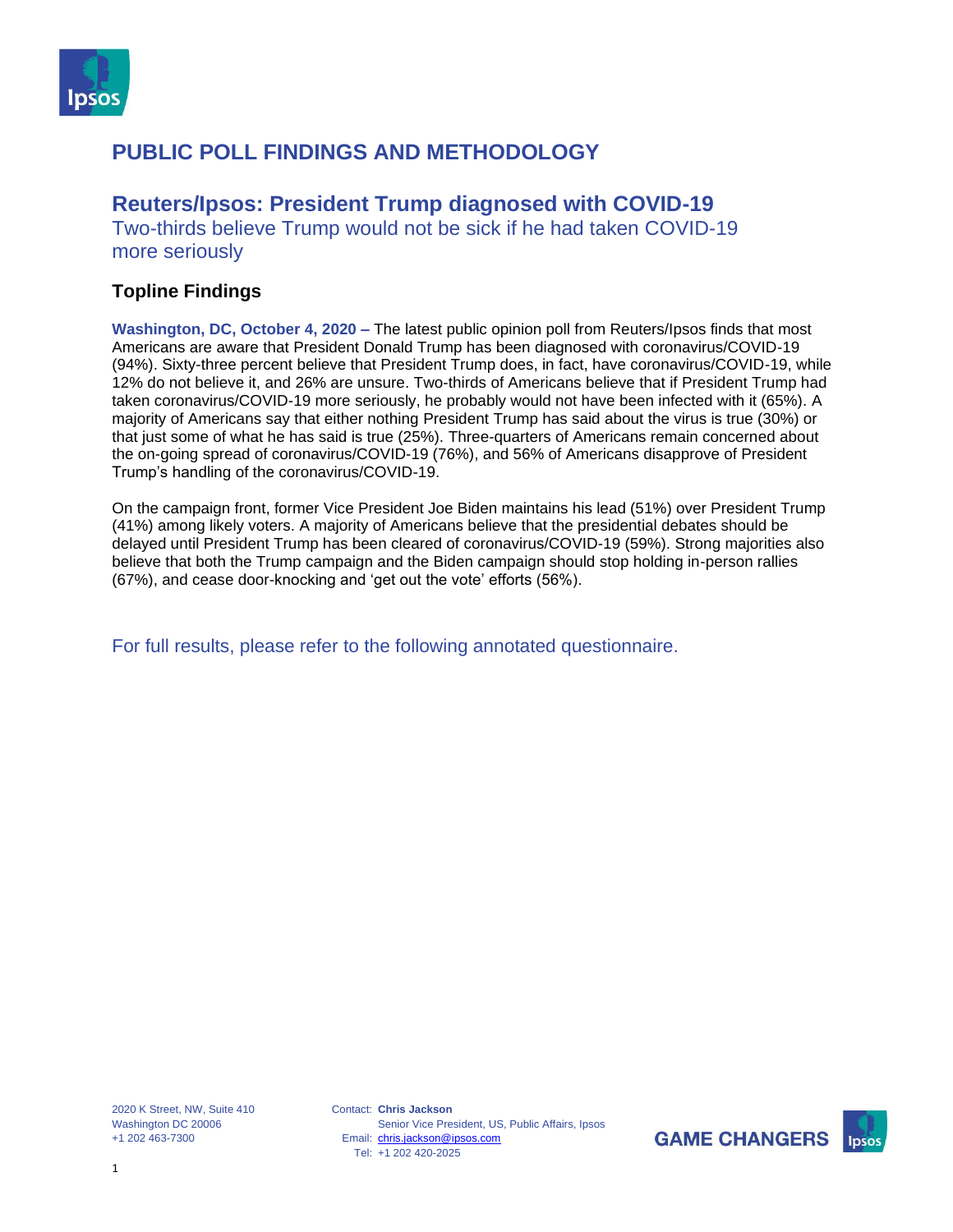

|                                                                                                                                                                               |                                                        | All Respondents | All Registered<br>Voters | <b>Likely Voters</b> |
|-------------------------------------------------------------------------------------------------------------------------------------------------------------------------------|--------------------------------------------------------|-----------------|--------------------------|----------------------|
| With which political party do you<br>most identify? Detailed                                                                                                                  | Democrat                                               | 44%             | 46%                      | 48%                  |
|                                                                                                                                                                               | Republican                                             | 40%             | 43%                      | 44%                  |
|                                                                                                                                                                               | Independent                                            | 12%             | 9%                       | 8%                   |
|                                                                                                                                                                               | None/DK                                                | 5%              | 1%                       | 1%                   |
|                                                                                                                                                                               | Total                                                  | 1005            | 852                      | 596                  |
| Are you currently registered to vote<br>at your current address, or not?                                                                                                      | Yes, registered to<br>vote at my current<br>address    | 82%             | 100%                     | 100%                 |
|                                                                                                                                                                               | No, not registered to<br>vote at my current<br>address | 15%             | 0%                       | 0%                   |
|                                                                                                                                                                               | Not sure                                               | 3%              | 0%                       | 0%                   |
|                                                                                                                                                                               | Total                                                  | 1005            | 852                      | 596                  |
|                                                                                                                                                                               | 10- Completely<br>certain you will vote                | 63%             | 75%                      | 95%                  |
|                                                                                                                                                                               | 9                                                      | 5%              | 5%                       | 5%                   |
|                                                                                                                                                                               | 8                                                      | 5%              | 5%                       | 0%                   |
| How likely are you to vote in the<br>next presidential election?                                                                                                              | $\overline{7}$                                         | 4%              | 3%                       | 0%                   |
|                                                                                                                                                                               | 6                                                      | 2%              | 2%                       | 0%                   |
|                                                                                                                                                                               | 5                                                      | 4%              | 3%                       | 0%                   |
|                                                                                                                                                                               | 4                                                      | 2%              | 1%                       | 0%                   |
|                                                                                                                                                                               | 3                                                      | 2%              | 1%                       | 0%                   |
|                                                                                                                                                                               | $\overline{2}$                                         | 1%              | 1%                       | 0%                   |
|                                                                                                                                                                               | 1-Completely certain<br>you will NOT vote              | 8%              | 2%                       | 0%                   |
|                                                                                                                                                                               | Don't know                                             | 4%              | 1%                       | 0%                   |
|                                                                                                                                                                               | Total                                                  | 1005            | 852                      | 596                  |
| If the 2020 presidential election<br>were held today, would you vote for<br><b>IRANDOMLY ROTATE ORDER OF</b><br>'Donald Trump' and 'Joe Biden']<br>Donald Trump or Joe Biden? | Donald Trump                                           | 37%             | 40%                      | 41%                  |
|                                                                                                                                                                               | Joe Biden                                              | 45%             | 48%                      | 51%                  |
|                                                                                                                                                                               | Some other candidate                                   | 5%              | 5%                       | 4%                   |
|                                                                                                                                                                               | I would not vote                                       | 7%              | 2%                       | 0%                   |
|                                                                                                                                                                               | Not sure                                               | 7%              | $6\%$                    | 4%                   |
|                                                                                                                                                                               | Total                                                  | 1005            | 852                      | 596                  |

Contact: **Chris Jackson** Email: Tel: Senior Vice President, US, Public Affairs, Ipsos [chris.jackson@ipsos.com](mailto:chris.jackson@ipsos.com) +1 202 420-2025

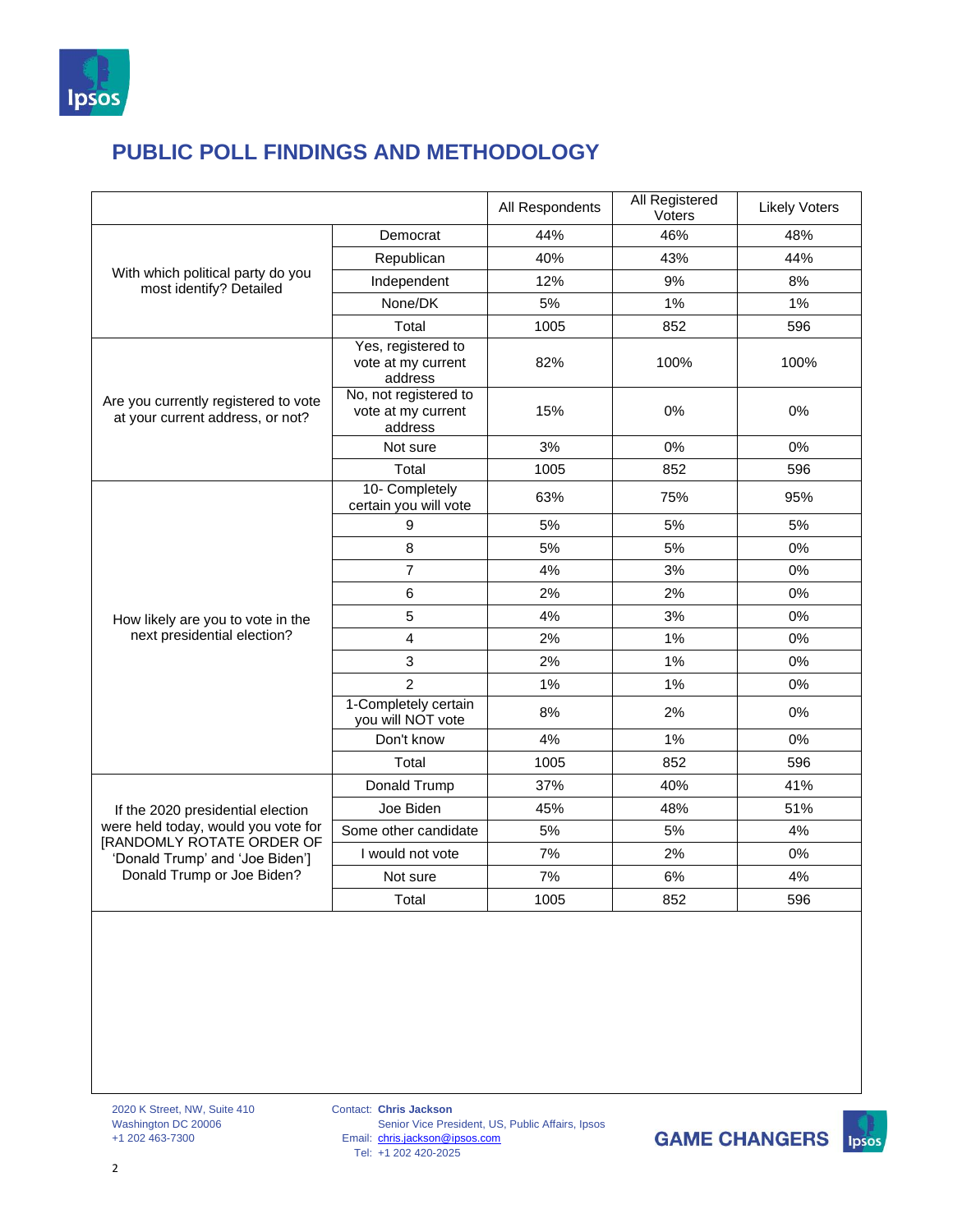

|                                                                                                                                                                               |                                    | All Respondents | All Registered<br>Voters | <b>Likely Voters</b> |
|-------------------------------------------------------------------------------------------------------------------------------------------------------------------------------|------------------------------------|-----------------|--------------------------|----------------------|
| Do you approve or disapprove of<br>the way Donald Trump is handling<br>the following issues?: Coronavirus -<br>- COVID-19                                                     | Strongly approve                   | 18%             | 20%                      | 21%                  |
|                                                                                                                                                                               | Somewhat approve                   | 16%             | 16%                      | 16%                  |
|                                                                                                                                                                               | Lean towards<br>approve            | 7%              | 7%                       | 6%                   |
|                                                                                                                                                                               | Lean towards<br>disapprove         | 7%              | 6%                       | 4%                   |
|                                                                                                                                                                               | Somewhat<br>disapprove             | 8%              | 7%                       | 6%                   |
|                                                                                                                                                                               | Strongly disapprove                | 42%             | 43%                      | 48%                  |
|                                                                                                                                                                               | Don't know                         | 3%              | 1%                       | 0%                   |
|                                                                                                                                                                               | Total                              | 1005            | 852                      | 596                  |
| How much have you heard, if<br>anything, about President Trump<br>being diagnosed with                                                                                        | A great deal                       | 40%             | 44%                      | 47%                  |
|                                                                                                                                                                               | A fair amount                      | 32%             | 34%                      | 35%                  |
|                                                                                                                                                                               | Have heard of it, but<br>that's it | 23%             | 19%                      | 16%                  |
| coronavirus/COVID-19?                                                                                                                                                         | Have not heard about<br>it         | 6%              | 4%                       | 3%                   |
|                                                                                                                                                                               | Total                              | 1005            | 852                      | 596                  |
|                                                                                                                                                                               | Yes, he does                       | 63%             | 66%                      | 69%                  |
| Do you believe that Donald Trump<br>does, in fact, have                                                                                                                       | No, he does not                    | 12%             | 12%                      | 9%                   |
| coronavirus/COVID-19?                                                                                                                                                         | Not sure                           | 26%             | 22%                      | 22%                  |
|                                                                                                                                                                               | Total                              | 1005            | 852                      | 596                  |
| Please indicate how much you                                                                                                                                                  | Strongly agree                     | 42%             | 44%                      | 47%                  |
| agree or disagree with the following:                                                                                                                                         | Somewhat agree                     | 23%             | 23%                      | 21%                  |
| If President Trump had taken<br>coronavirus/COVID-19 more                                                                                                                     | Somewhat disagree                  | 11%             | 11%                      | 9%                   |
| seriously, he probably would not                                                                                                                                              | Strongly disagree                  | 16%             | 17%                      | 18%                  |
| have been infected with the<br>coronavirus/COVID-19                                                                                                                           | Not sure                           | 8%              | 6%                       | 5%                   |
|                                                                                                                                                                               | Total                              | 1005            | 852                      | 596                  |
| Please indicate how much you<br>agree or disagree with the following:<br>The presidential debates should be<br>delayed until Donald Trump is clear<br>of coronavirus/COVID-19 | Strongly agree                     | 36%             | 37%                      | 42%                  |
|                                                                                                                                                                               | Somewhat agree                     | 24%             | 24%                      | 21%                  |
|                                                                                                                                                                               | Somewhat disagree                  | 13%             | 12%                      | 11%                  |
|                                                                                                                                                                               | Strongly disagree                  | 18%             | 17%                      | 19%                  |
|                                                                                                                                                                               | Not sure                           | 10%             | 9%                       | 7%                   |
|                                                                                                                                                                               | Total                              | 1005            | 852                      | 596                  |
|                                                                                                                                                                               | Strongly agree                     | 39%             | 41%                      | 43%                  |
| Please indicate how much you<br>agree or disagree with the following:<br>Both presidential campaigns should<br>stop holding in-person rallies                                 | Somewhat agree                     | 28%             | 28%                      | 28%                  |
|                                                                                                                                                                               | Somewhat disagree                  | 14%             | 14%                      | 13%                  |
|                                                                                                                                                                               | Strongly disagree                  | 10%             | 10%                      | 11%                  |
|                                                                                                                                                                               | Not sure                           | 10%             | 8%                       | 6%                   |
|                                                                                                                                                                               | Total                              | 1005            | 852                      | 596                  |

2020 K Street, NW, Suite 410 Washington DC 20006 +1 202 463-7300

Contact: **Chris Jackson** Email: Tel: Senior Vice President, US, Public Affairs, Ipsos [chris.jackson@ipsos.com](mailto:chris.jackson@ipsos.com) +1 202 420-2025

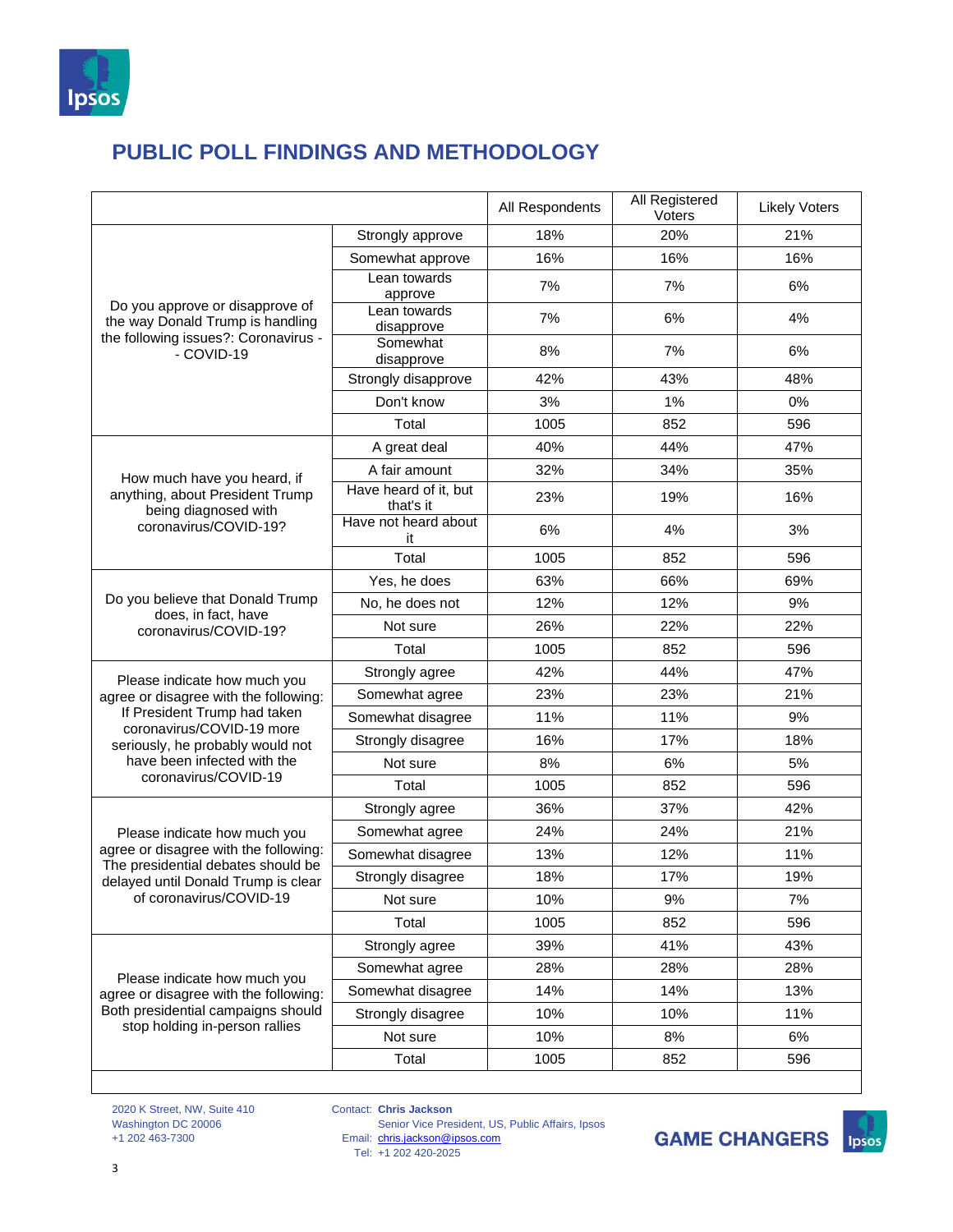

|                                                                                                                                                                     |                                     | All Respondents | All Registered<br>Voters | <b>Likely Voters</b> |
|---------------------------------------------------------------------------------------------------------------------------------------------------------------------|-------------------------------------|-----------------|--------------------------|----------------------|
| Please indicate how much you<br>agree or disagree with the following:<br>Both presidential campaigns should<br>stop door-knocking and 'get out the<br>vote' efforts | Strongly agree                      | 26%             | 25%                      | 26%                  |
|                                                                                                                                                                     | Somewhat agree                      | 30%             | 30%                      | 28%                  |
|                                                                                                                                                                     | Somewhat disagree                   | 16%             | 16%                      | 17%                  |
|                                                                                                                                                                     | Strongly disagree                   | 13%             | 15%                      | 18%                  |
|                                                                                                                                                                     | Not sure                            | 15%             | 13%                      | 12%                  |
|                                                                                                                                                                     | Total                               | 1005            | 852                      | 596                  |
| Thinking about all of President<br>Trump's communications to the<br>public about coronavirus/COVID-19,<br>which of the following comes<br>closest to your opinion?  | Everything he has<br>said is true   | 14%             | 16%                      | 15%                  |
|                                                                                                                                                                     | Most of what he has<br>said is true | 20%             | 20%                      | 17%                  |
|                                                                                                                                                                     | Some of what he has<br>said is true | 25%             | 25%                      | 25%                  |
|                                                                                                                                                                     | Nothing he has said is<br>true      | 30%             | 31%                      | 36%                  |
|                                                                                                                                                                     | Not sure                            | 11%             | 8%                       | 5%                   |
|                                                                                                                                                                     | Total                               | 1005            | 852                      | 596                  |
| How concerned are you personally<br>about the spread of<br>coronavirus/COVID-19?                                                                                    | Very concerned                      | 46%             | 49%                      | 54%                  |
|                                                                                                                                                                     | Somewhat concerned                  | 30%             | 29%                      | 28%                  |
|                                                                                                                                                                     | Not very concerned                  | 13%             | 14%                      | 12%                  |
|                                                                                                                                                                     | Not at all concerned                | 8%              | 7%                       | 6%                   |
|                                                                                                                                                                     | Don't know                          | 3%              | 1%                       | $0\%$                |
|                                                                                                                                                                     | Total                               | 1005            | 852                      | 596                  |

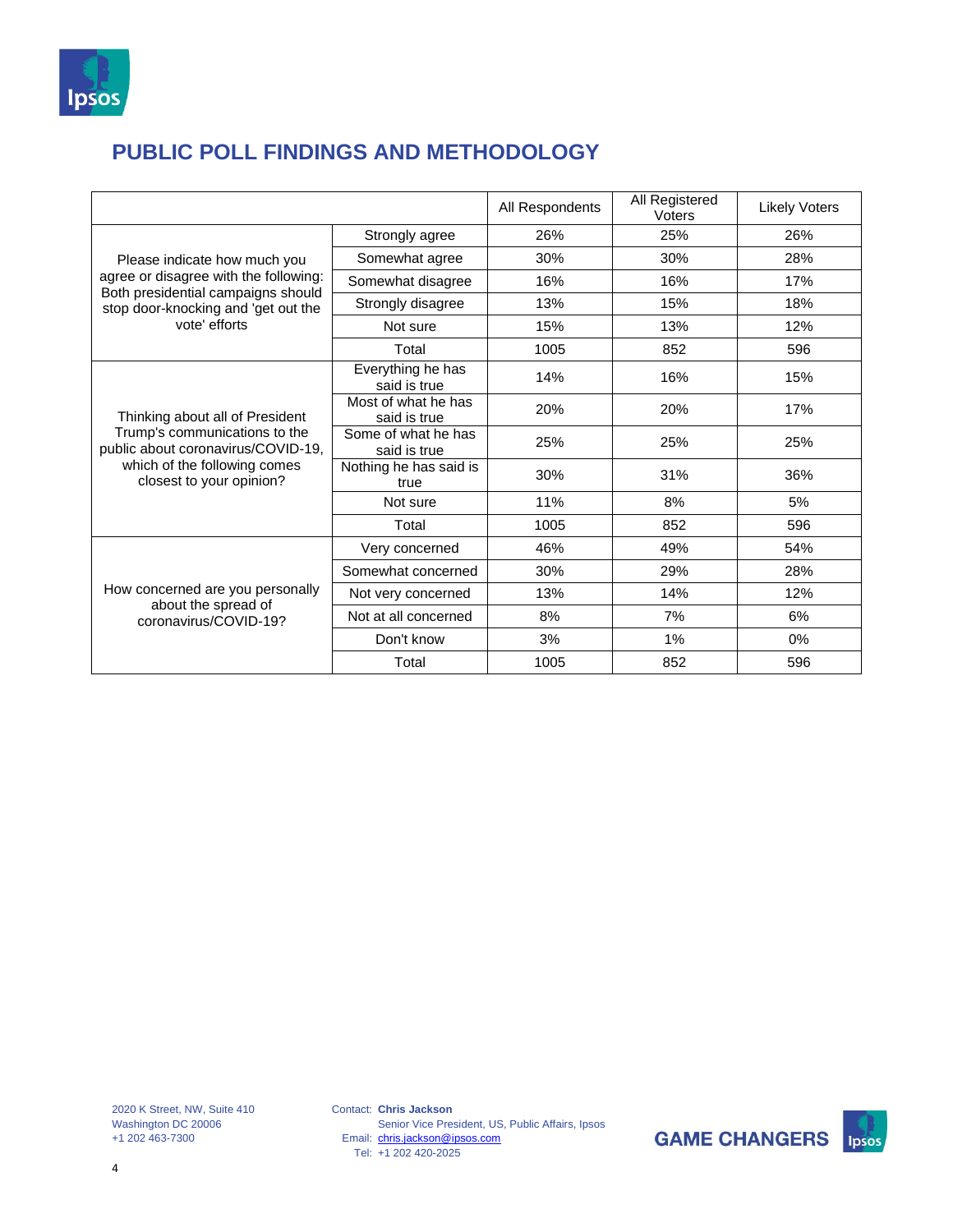

#### **About the Study**

These are some of the findings of an Ipsos poll conducted between October 2-3, 2020, on behalf of Thomson Reuters. For this survey, a sample of 1,005 adults age 18+ from the continental U.S., Alaska, and Hawaii was interviewed online in English. The sample includes 852 registered voters and 596 likely voters.

The sample for this study was randomly drawn from Ipsos' online panel, partner online panel sources, and "river" sampling and does not rely on a population frame in the traditional sense. Ipsos uses fixed sample targets, unique to each study, in drawing a sample. After a sample has been obtained from the Ipsos panel, Ipsos calibrates respondent characteristics to be representative of the U.S. Population using standard procedures such as raking-ratio adjustments. The source of these population targets is U.S. Census 2018 American Community Survey data. The sample drawn for this study reflects fixed sample targets on demographics. Posthoc weights were made to the population characteristics on gender, age, race/ethnicity, region, and education.

Statistical margins of error are not applicable to online non-probability polls. All sample surveys and polls may be subject to other sources of error, including, but not limited to coverage error and measurement error. Where figures do not sum to 100, this is due to the effects of rounding. The precision of Ipsos online polls is measured using a credibility interval. In this case, the poll has a credibility interval of plus or minus 3.5 percentage points for all respondents. Ipsos calculates a design effect (DEFF) for each study based on the variation of the weights, following the formula of Kish (1965). This study had a credibility interval adjusted for design effect of the following (n=1,005, DEFF=1.5, adjusted Confidence Interval=+/- 5.0 percentage points).

The poll also has a credibility interval of plus or minus 3.8 percentage points for registered voters and plus or minus 4.6 percentage points for likely voters.

#### **For more information on this news release, please contact:**

Chris Jackson Senior Vice President, US Public Affairs +1 202 420-2025 [chris.jackson@ipsos.com](mailto:chris.jackson@ipsos.com)

Kate Silverstein Media Relations Specialist, US Public Affairs +1 718 755-8829 [kate.silverstein@ipsos.com](mailto:kate.silverstein@ipsos.com)

2020 K Street, NW, Suite 410 Washington DC 20006 +1 202 463-7300

Contact: **Chris Jackson** Email: [chris.jackson@ipsos.com](mailto:chris.jackson@ipsos.com) Tel: +1 202 420-2025 Senior Vice President, US, Public Affairs, Ipsos